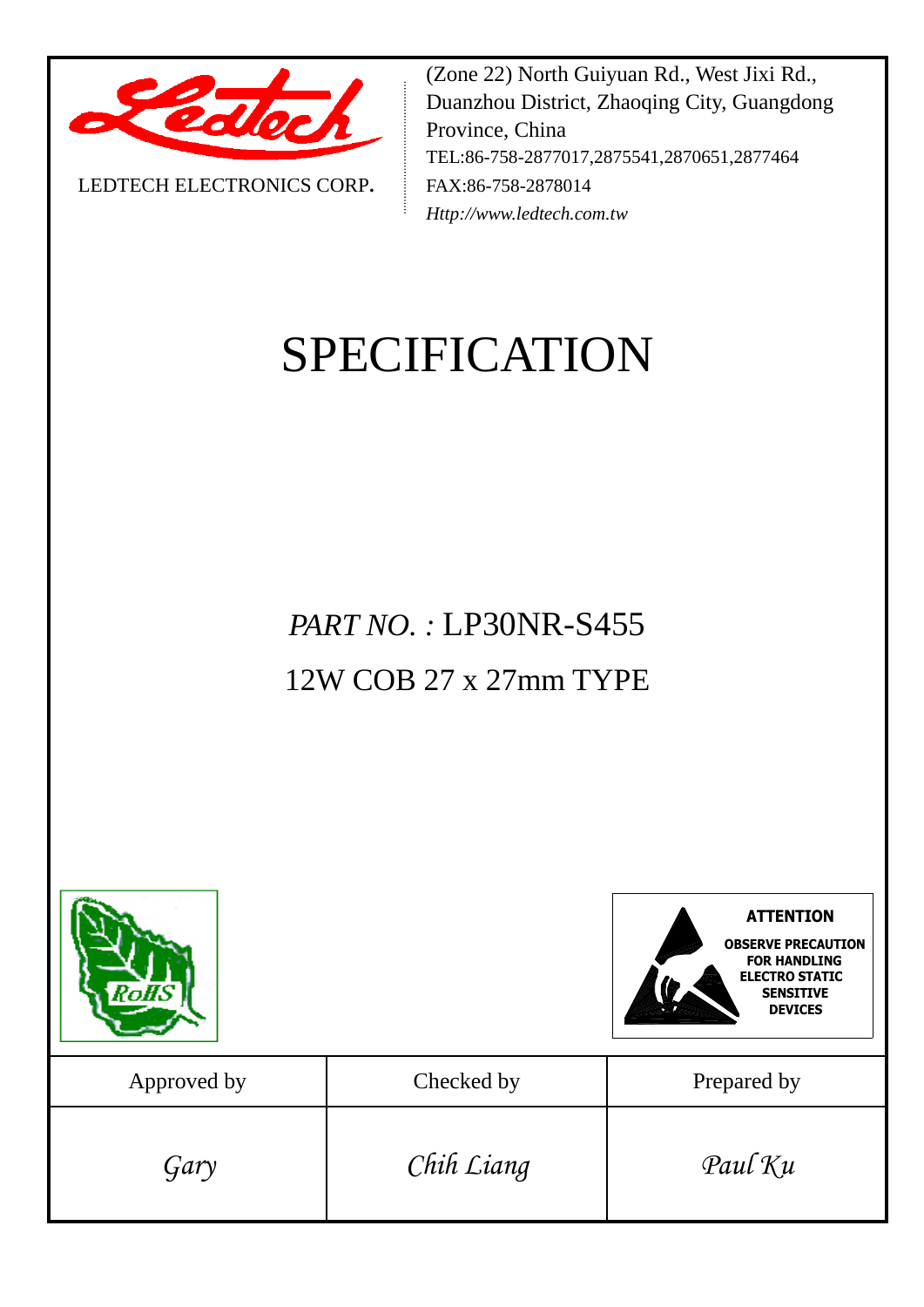





## **Features**

- Pb-Free soldering application
- RoHS compliance
- Multi-Chip package
- High Reliability

# **Application**

- Bay-light module
- Indoor decorative lighting
- Illumination
- Automotive Application
- Architectural Lighting
- Indicator / Decoration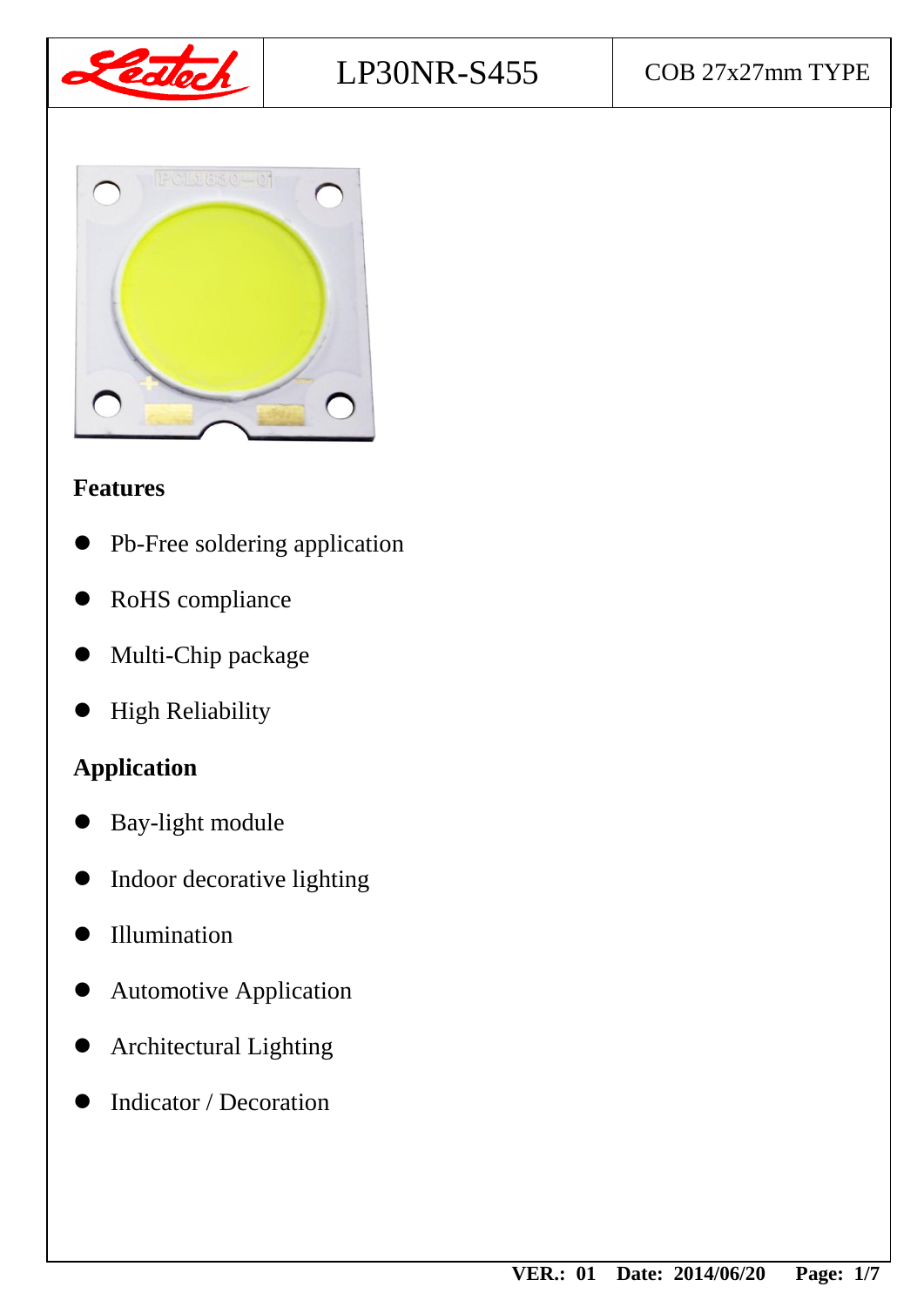

## **Package Dimensions**



#### **Notes:**

- 1. All dimensions are in mm.
- 2. Tolerance is ±0.5mm unless otherwise noted.
- 3. The specifications, characteristics and technical data described in the datasheet are subject to change without notice.

## **Description**

| Part No.    | LED Chip       | Lens Color            |                        |
|-------------|----------------|-----------------------|------------------------|
|             | Material       | <b>Emitting Color</b> |                        |
| LP30NR-S455 | InGaN/Sapphire | Warm White            | <b>Orange Diffused</b> |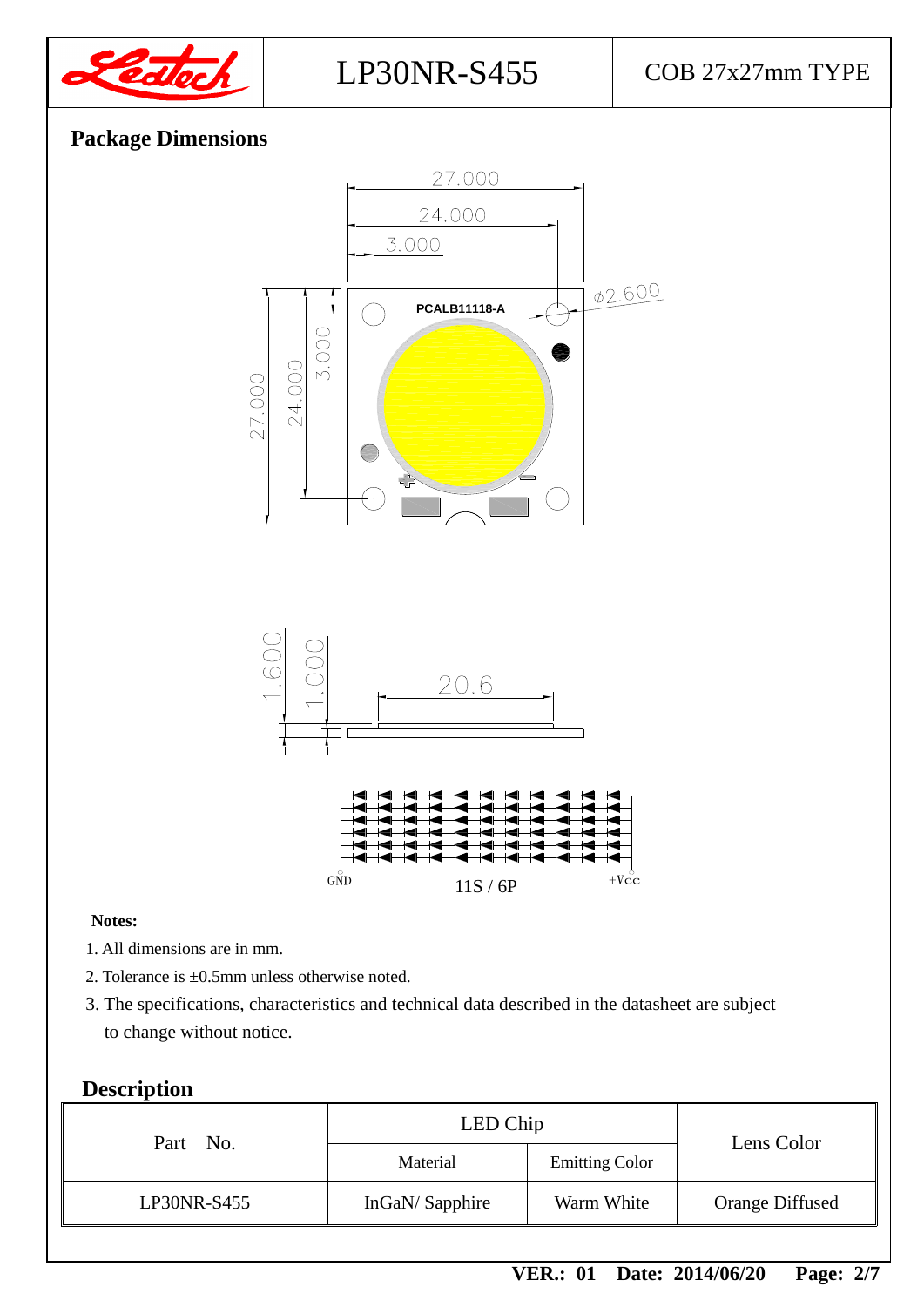

# **Absolute Maximum Ratings at Ta=25** ℃

| Parameter                                 | Symbol                | Rating                                         | Unit |
|-------------------------------------------|-----------------------|------------------------------------------------|------|
| <b>Power Dissipation</b>                  | <b>P</b> <sub>D</sub> | 12.6                                           | W    |
| D.C. Forward Current                      | If                    | 350                                            | mA   |
| <b>LED Junction Temperature</b>           | Tj                    | 150                                            |      |
| <b>Operating Temperature Range</b>        | Topr.                 | $-40$ to $+110$                                |      |
| <b>Storage Temperature Range</b>          | Tstg.                 | $-40$ to $+120$                                |      |
| <b>Solder Heat Resistance</b>             | <b>SHR</b>            | Hand Soldering: $260 \pm 5^{\circ}$ for 5 sec. |      |
| Electric Static Discharge Threshold (HBM) | <b>ESD</b>            | 1000                                           |      |

# **Electrical and Optical Characteristics:**

| Parameter               |                     | Symbol           | Condition   | Min. | Typ.                     | Max. | Unit             |
|-------------------------|---------------------|------------------|-------------|------|--------------------------|------|------------------|
|                         |                     |                  |             |      | 1450                     |      |                  |
| Luminous Flux           | Rank L1             | <b>Flux</b>      | If= $350mA$ | 1300 | $\overline{\phantom{a}}$ | 1500 | lm               |
|                         | Rank L <sub>2</sub> |                  |             | 1500 |                          | 1700 |                  |
|                         |                     |                  |             |      | 32.5                     |      |                  |
| <b>Forward Voltage</b>  | Rank V1             | <b>VF</b>        | If= $350mA$ | 30   |                          | 33   | V                |
|                         | Rank V <sub>2</sub> |                  |             | 33   |                          | 36   |                  |
| <b>CIE</b> Chromaticity |                     | X                | If= $350mA$ |      | 0.4465                   |      |                  |
| Coordinates: X Axis     |                     |                  |             |      |                          |      |                  |
| <b>CIE</b> Chromaticity |                     | Y<br>If= $350mA$ |             |      | 0.4071                   |      |                  |
| Coordinates: Y Axis     |                     |                  |             |      |                          |      |                  |
| <b>Correlated Color</b> |                     | <b>CCT</b>       | If= $350mA$ | 2700 |                          | 3000 | $\mathrm{^{0}K}$ |
| Temperature             |                     |                  |             |      |                          |      |                  |
| Color Rendering Index   |                     | <b>CRI</b>       | If= $350mA$ | 70   |                          |      | Ra               |
| <b>Viewing Angle</b>    |                     | $2 \theta$ 1/2   | If= $350mA$ |      | 120                      |      | deg              |

Notes:

1. The datas tested by IS tester.

2. Customer's special requirements are also welcome.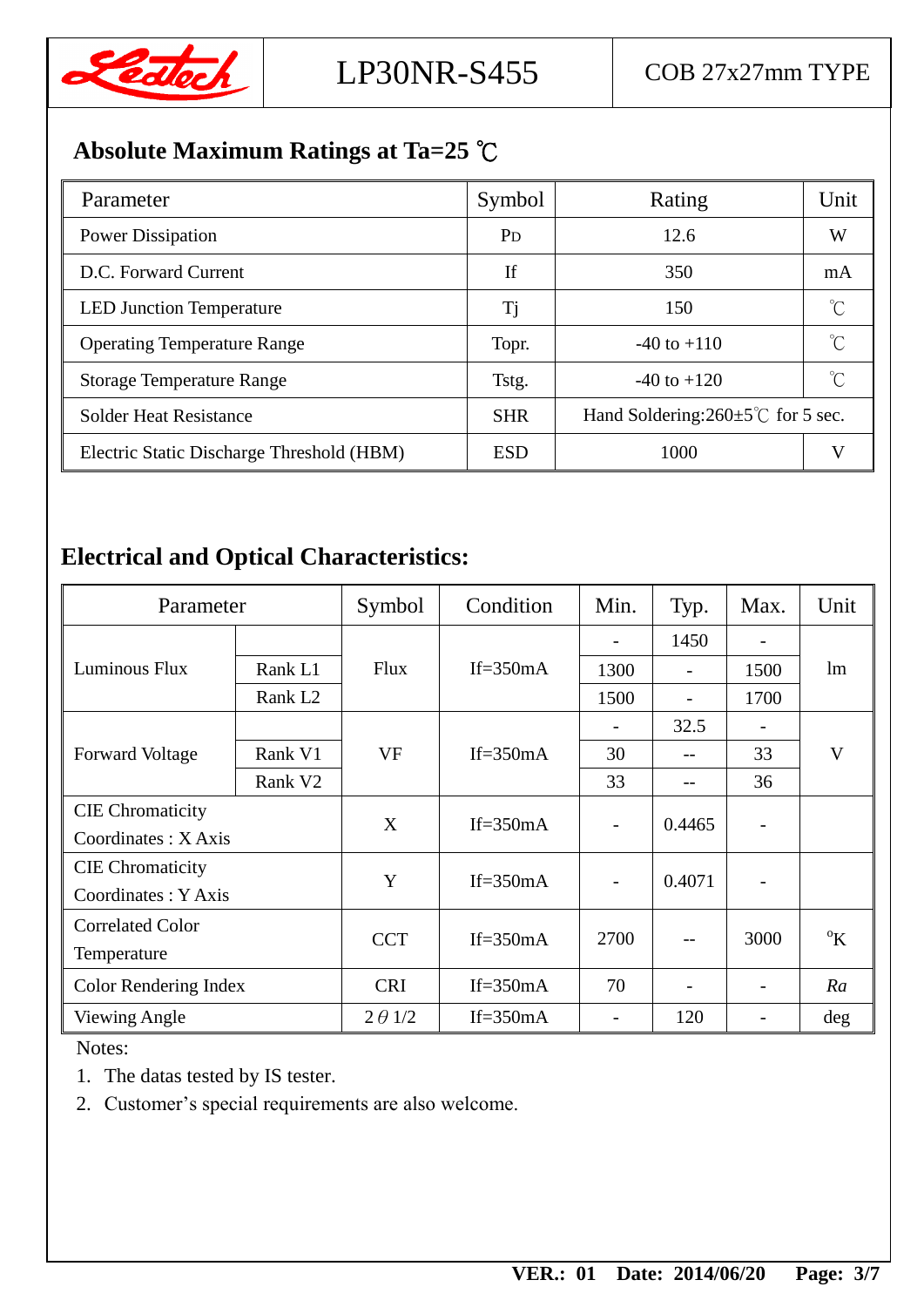

## **Chromaticity Coordinates Specifications for Bin Grading:**

COLOR RANKS (IF=350mA.Ta=25℃)

| <b>BIN</b> | <b>RANK</b> |        |        |        |        |  |
|------------|-------------|--------|--------|--------|--------|--|
| 7C         | X           | 0.4342 | 0.4430 | 0.4562 | 0.4465 |  |
|            | Y           | 0.4028 | 0.4212 | 0.4260 | 0.4071 |  |
| 7D         | X           | 0.4259 | 0.4342 | 0.4465 | 0.4373 |  |
|            | Y           | 0.3853 | 0.4028 | 0.4071 | 0.3893 |  |
| <b>8A</b>  | X           | 0.4345 | 0.4430 | 0.4582 | 0.4483 |  |
|            | Y           | 0.3880 | 0.4055 | 0.4099 | 0.3919 |  |
| 8B         | X           | 0.4430 | 0.4530 | 0.4687 | 0.4582 |  |
|            | Y           | 0.4055 | 0.4248 | 0.4289 | 0.4099 |  |

Note: X.Y Tolerance each Bin limit is±0.01.

## **Chromaticity Coordinates & Bin grading diagram:**

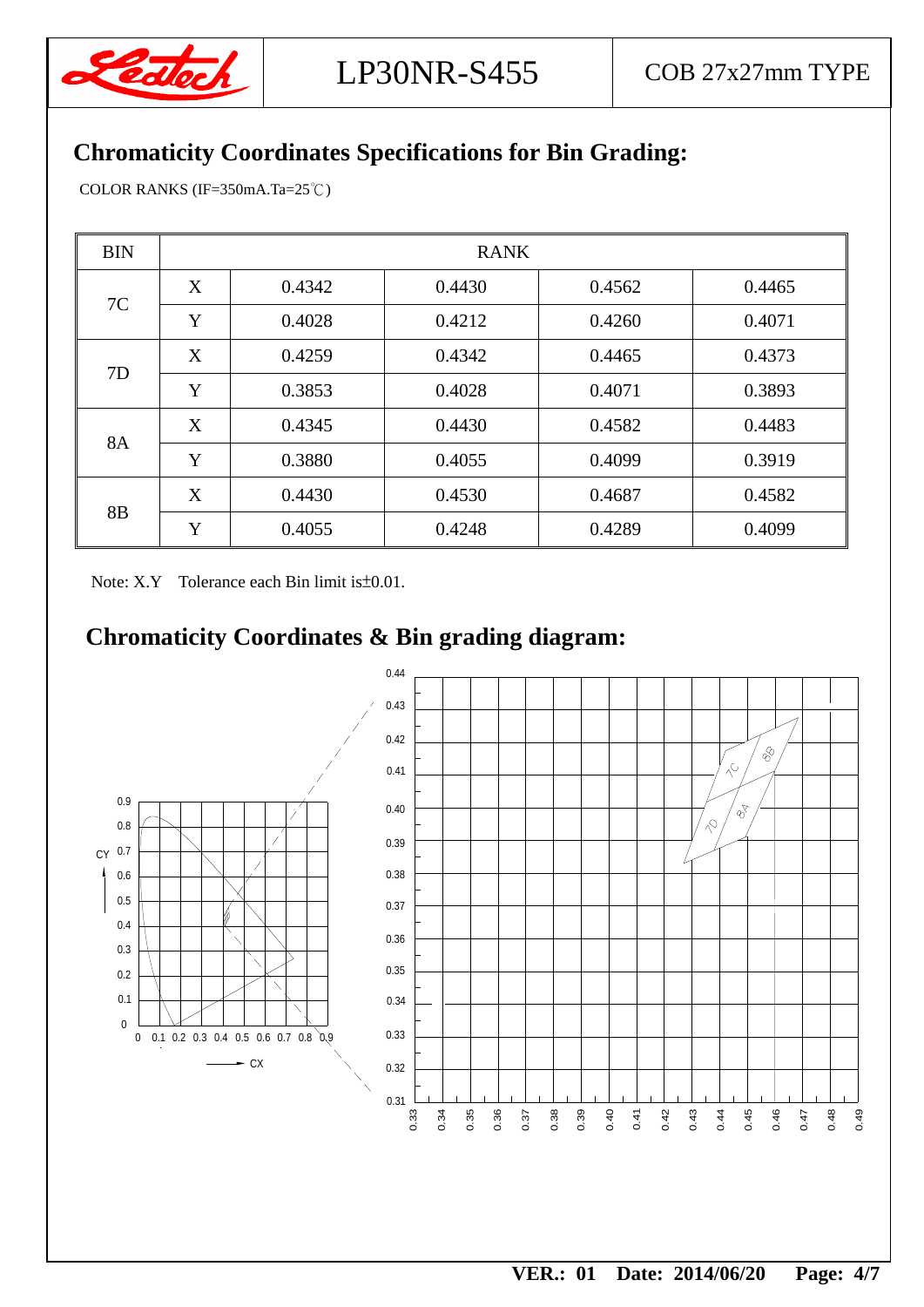

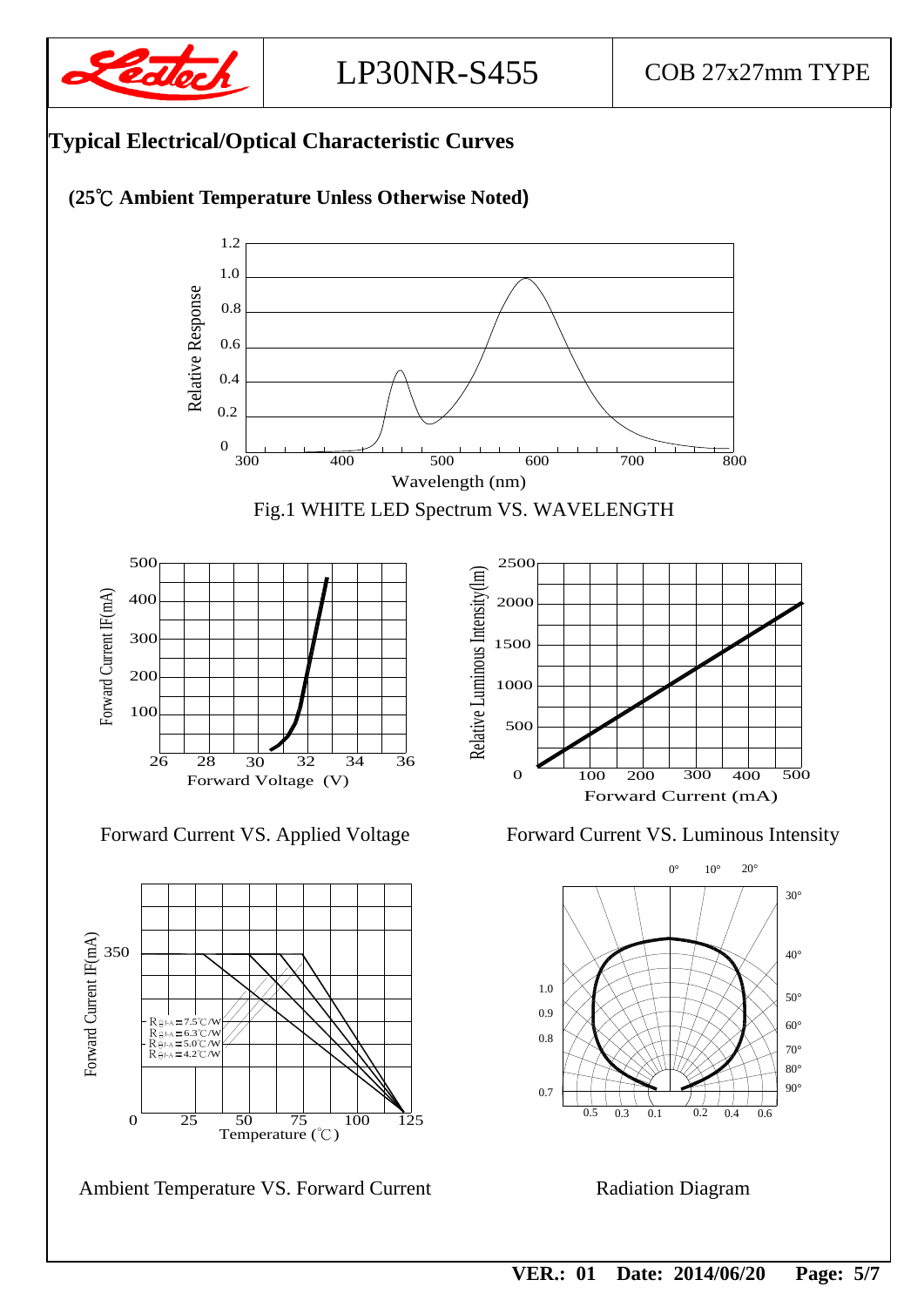

#### **Handling of Silicone Resin LEDs**

#### **Handling Indications**

**During processing, mechanical stress on the surface should be minimized as much as possible. Sharp objects of all types should not be used to pierce the sealing compound**



#### **Figure 1**

**In general, LEDs should only be handled from the side. By the way, this also applies to LEDs without a silicone sealant, since the surface can also become scratched.**



#### **Figure 2**

**When populating boards in SMT production, there are basically no restrictions regarding the form of the pick and place nozzle, except that mechanical pressure on the surface of the resin must be prevented. This is assured by choosing a pick and place nozzle which is larger than the LED's reflector area.**